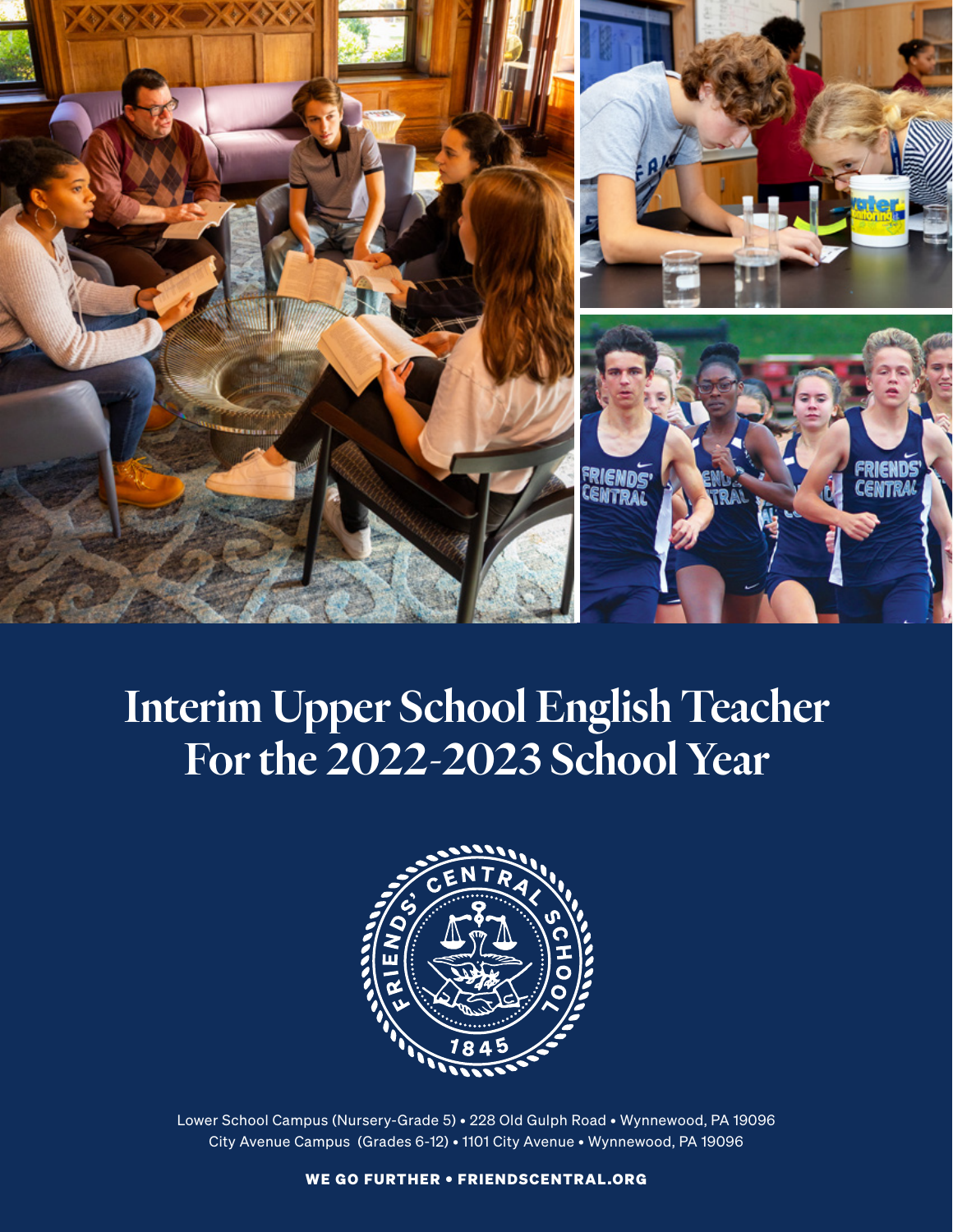#### **Friends' Central School Overview**

Friends' Central School is an independent, coeducational Quaker day school founded in 1845 and serving approximately 800 students in Nursery through grade 12. Located in the Philadelphia suburbs, the School has two campuses. The Middle & Upper Schools are located just outside of West Philadelphia in Wynnewood, and the Lower School is on our Old Gulph Road campus in the heart of Wynnewood.

The exceptional faculty at Friends' Central offers a curriculum that cultivates the intellectual, spiritual, and ethical growth of our students. Our pedagogy is grounded in continuing revelation, reflection, integrity, and a willingness to accept responsibility. From Nursery to grade 12, our students participate in a process designed to foster creative, critical, and flexible thinking, along with compassion. As they transform from playful children to skilled, self-possessed teenagers, they are always intellectually curious and engaged thinkers. Friends' Central prepares graduates to succeed in college and in life.

## **Interim Upper School English Teacher**

Friends' Central Upper School seeks an interim full-time Upper School English teacher to work with students in grades 9-12. Successful candidates will have a Bachelor's or graduate-level degree in English. Candidates should also have a firm grasp on teaching pedagogy and embrace the unique developmental stages of Upper School students. Some teaching experience is preferred.

In accordance with principles of Quaker pedagogy, teachers at Friends' Central are dedicated to creating and nurturing mutually respectful and fully engaged classroom communities. Academic departments meet regularly and work collaboratively. A learning community founded on Quaker values relies on the commitment of all its members for its success. Friends' Central teachers are also actively involved in the life of the School outside their classrooms.

## **Primary Responsibilities**

- Teach four sections of Upper School English, including English 1 (9th grade) and English 3 (11th grade)
- Focus on writing, critical thinking, reading, speaking, and related skills
- Organize and support discussion-based, student-centered classes
- Create engaging and inclusive lesson plans
- Assess students' progress and performance
- Communicate with teachers, advisors, and parents regarding student needs and progress
- Advise a small group of Upper School students
- Contribute to the School in an extra/co-curricular capacity as appropriate